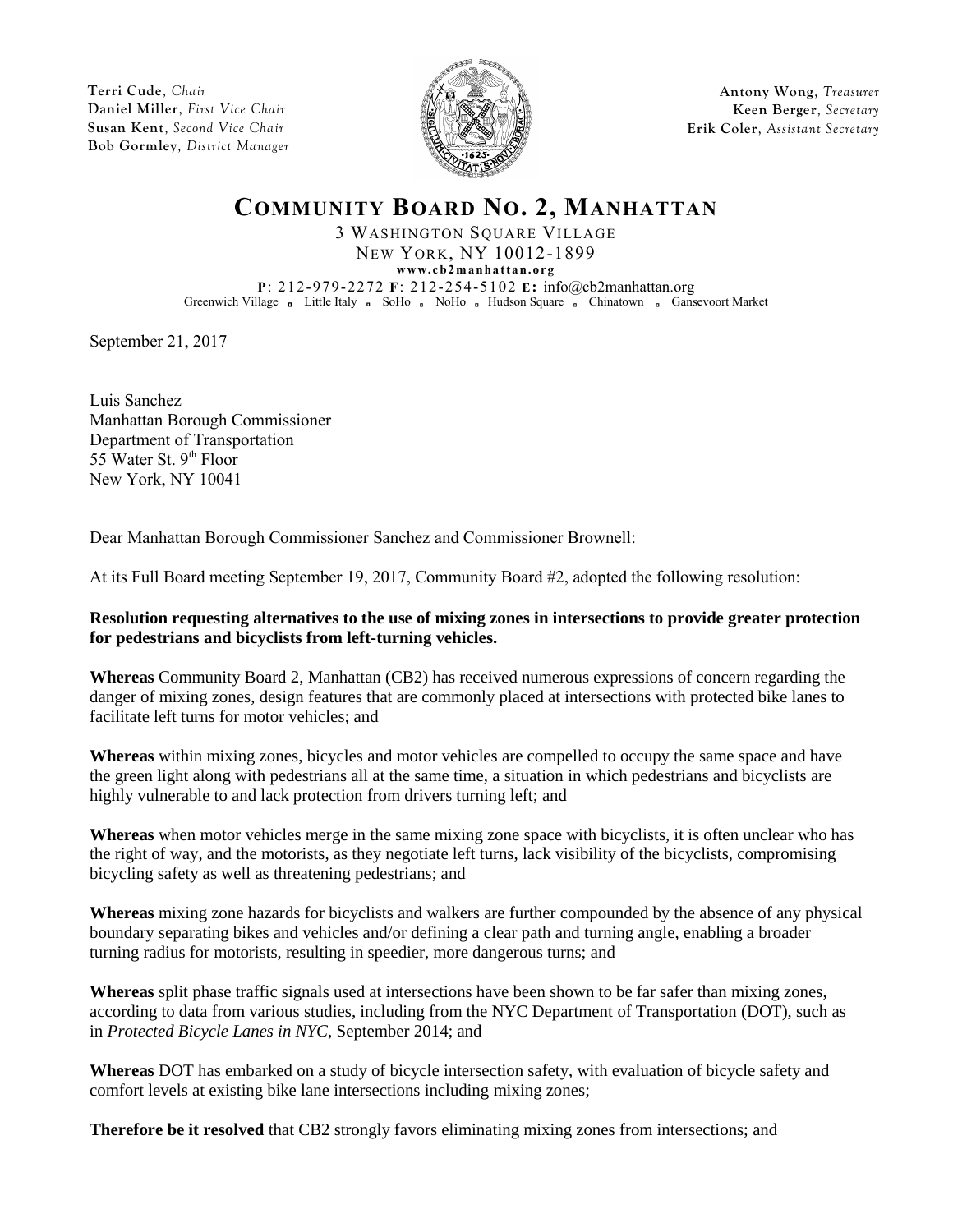**Be it further resolved** that CB2 urges DOT to enhance intersection safety by implementing such measures as the following:

- Physical separation: Install bollards or (preferably) concrete islands to fully separate motor vehicles from bicycle lanes.
- Reduced turning radii: Install physical diverters, such as bollards or concrete islands to tighten turning radii (e.g., to a 90-degree left turn) slowing down turning motor vehicles.
- Time separation: Install Split Phase traffic signals to give each mode its own dedicated red and green phases to avoid conflicts.
- Grade differentiation: Raise bike lanes and crosswalks at intersections (to or near sidewalk level). Raised pedestrian crosswalks particularly ease crossing for seniors.
- Visual clues: Extending the green painted bike lane through the intersection warns drivers that they're approaching an area with bicyclists.
- Tactile differentiation: The use of various textured surfaces can separate and define areas of different functions and uses; and

**Be it finally resolved** that CB2 thanks and fully supports DOT for conducting a study of bicycle safety at intersections and asks that DOT come to present its findings and recommendations to CB2 as soon as the study is completed.

**Vote:** Unanimous, with 34 Board Members in favor.

Please advise us of any decision or action taken in response to this resolution.

Sincerely,

Teni Cude

Terri Cude, Chair Shirley Secunda, Chair

TC/EM

- 
- c: Hon. Jerrold L. Nadler, Congressman Hon. Carolyn Maloney, Congresswoman Hon. Nydia Velázquez, Congresswoman Hon. Brad Hoylman, NY State Senator Hon. Yuh-line Niou, Assembly Member Hon. Deborah J. Glick, Assembly Member Hon. Gale Brewer, Man. Borough President Hon. Margaret Chin, Council Member Hon. Rosie Mendez, Council Member Hon. Corey Johnson, Council Member

Shirley Securela

Community Board #2, Manhattan Traffic & Transportation Committee Community Board #2, Manhattan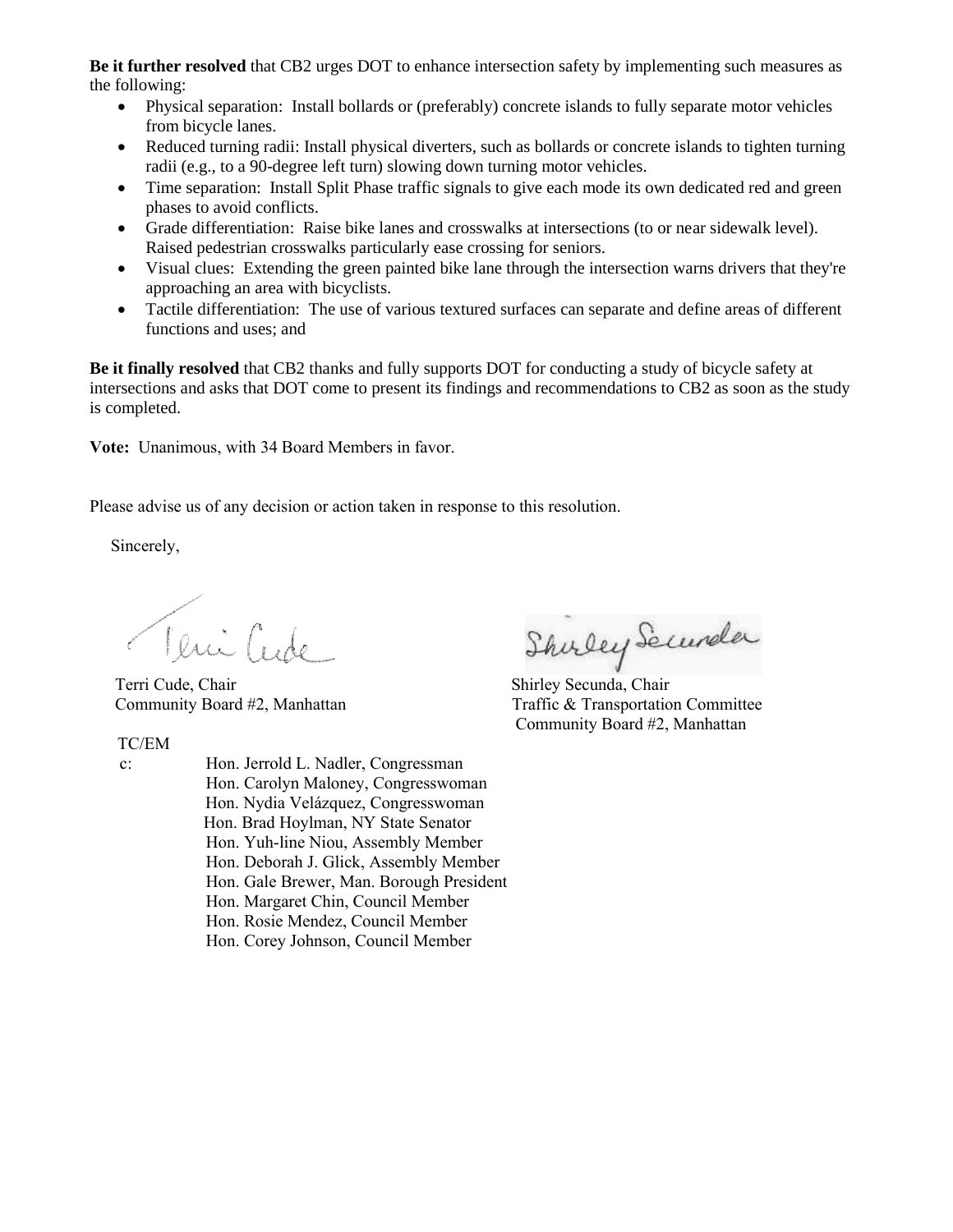**Terri Cude**, *Chair* **Daniel Miller**, *First Vice Chair* **Susan Kent**, *Second Vice Chair* **Bob Gormley**, *District Manager*



**Antony Wong**, *Treasurer* **Keen Berger**, *Secretary* **Erik Coler**, *Assistant Secretary*

## **COMMUNITY BOARD NO. 2, MANHATTAN**

3 WASHINGTON SQUARE VILLAGE NEW YORK, NY 10012-1899

**www.c b2 ma nha t ta n.o rg**

**P**: 212-979-2272 **F**: 212-254-5102 **E:** info@cb2manhattan.org Greenwich Village a Little Italy a SoHo a NoHo a Hudson Square a Chinatown a Gansevoort Market

September 21, 2017

Luis Sanchez Manhattan Borough Commissioner Department of Transportation 55 Water St. 9<sup>th</sup> Floor New York, NY 10041

Dear Manhattan Borough Commissioner Sanchez and Commissioner Brownell:

At its Full Board meeting September 19, 2017, Community Board #2, adopted the following resolution:

## **Resolution requesting "No Standing Anytime" signage and streetbed striping in the current corner "No Parking Anytime" space on the s.w. corner of Greenwich St. at Bank St.**

**Whereas** there's a "No Parking Anytime" sign covering a two-car space on the s.w. corner of Greenwich St. at Bank St. which is virtually ignored: these two spaces are usually occupied (illegally) by either privately-owned or for-hire vehicles (like Uber and Lyft), of all sizes and kinds, including trucks and buses, with the for-hire vehicles' drivers often camping in them for long-term standing and sleeping; and

**Whereas** with Bank St. intersecting Greenwich St. at an acute angle, it seems obvious that the two-car Greenwich St. space was designated "No Parking Anytime" in order to daylight that corner so that drivers on Bank St. would have visibility of oncoming vehicles on Greenwich St.; and

**Whereas** under the current cars-frequently-parked in those spaces condition, drivers on Bank St. are unable to see traffic coming up Greenwich St. even when they pull up across the Bank St. crosswalk, a hazardous collision-prone situation where several close calls have been observed (Bank St. is the only intersection on Greenwich St. without traffic controls, further exacerbating the danger); and

**Whereas** it is clear that the "No Parking" signage, which restricts waiting, but allows dropping off and picking up passengers and loading and unloading packages, has not been effective in keeping clear the two spaces on the s.w. corner of Greenwich St. at Bank St., and that more restrictive signage is needed for at least the one corner space; and

**Whereas** it has been pointed out that at least one of these two spaces is necessary to accommodate access-a-ride and other vehicles that serve the many disabled residents in the community; and

**Whereas** "No Standing" signage prohibits waiting as well as loading and unloading and is generally perceived to be more restrictive; and